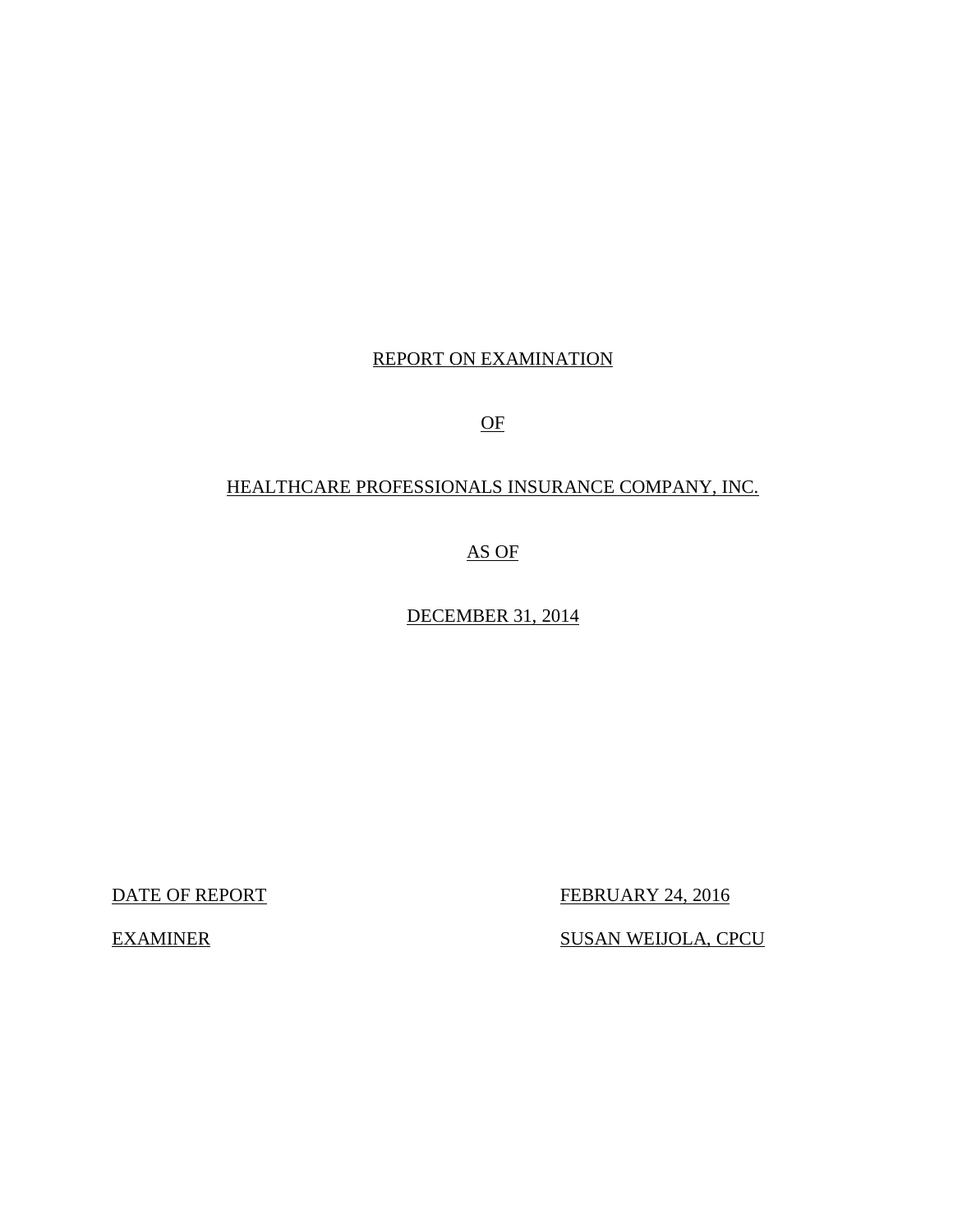# TABLE OF CONTENTS

## ITEM NO. PAGE NO.

| 1  | Scope of Examination                                                                                                                                                              | 2                          |
|----|-----------------------------------------------------------------------------------------------------------------------------------------------------------------------------------|----------------------------|
| 2. | Description of Company                                                                                                                                                            | 3                          |
|    | A. Management<br>B. Territory and plan of operation<br>C. Reinsurance<br>D. Holding company system<br>E. Significant operating ratios<br>F. Risk management and internal controls | 3<br>5<br>6<br>7<br>8<br>9 |
| 3. | <b>Financial Statements</b>                                                                                                                                                       | 10                         |
|    | A. Balance sheet<br>B. Statement of income<br>C. Capital and surplus account                                                                                                      | 10<br>12<br>13             |
| 4. | Losses and loss adjustment expenses                                                                                                                                               | 13                         |
| 5. | Compliance with prior report on examination                                                                                                                                       | 14                         |
| 6. | Summary of comments and recommendations                                                                                                                                           | 15                         |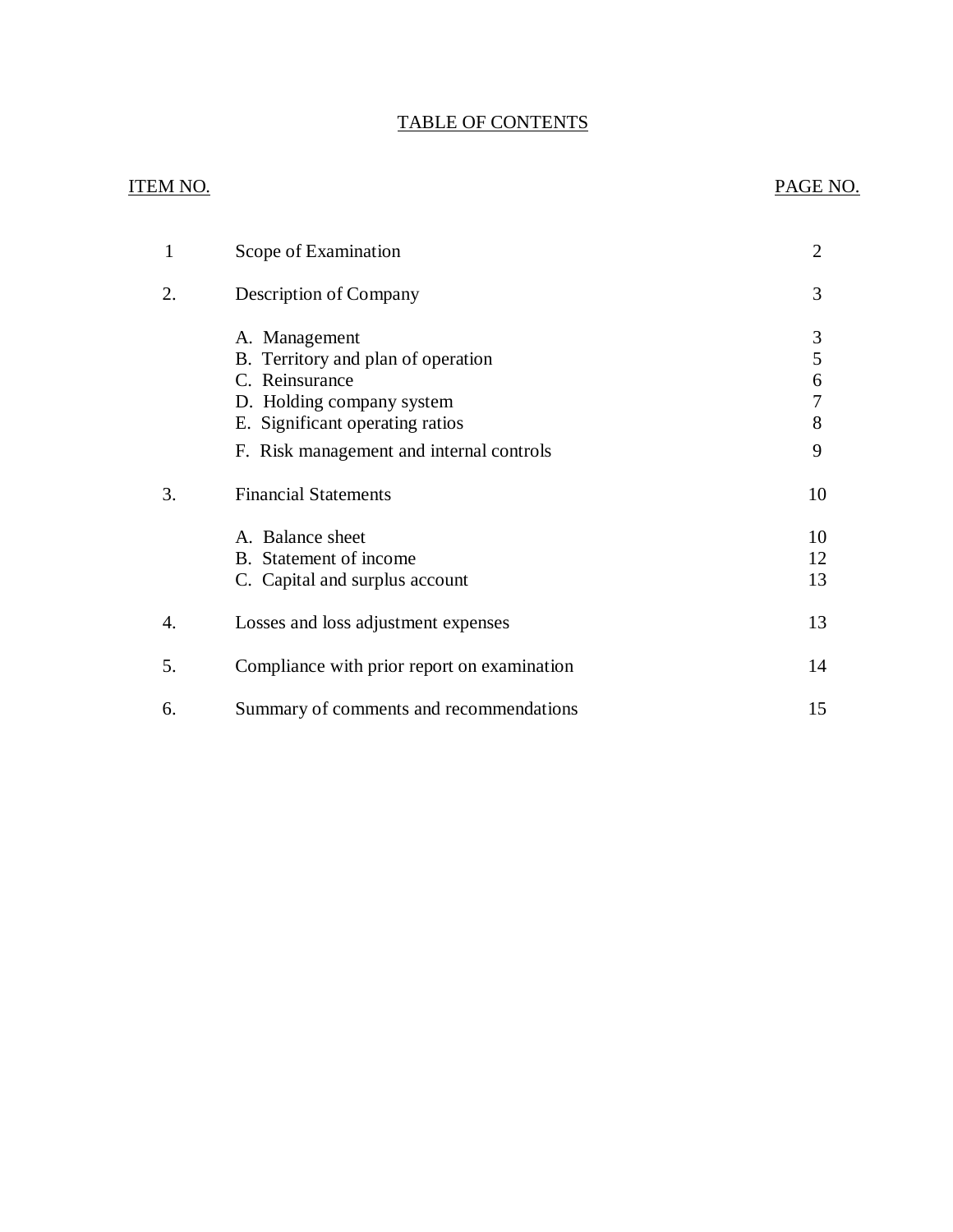

# NEW YORK STATE *DEPARTMENTof*  FINANCIAL SERVICES

Andrew M. Cuomo **Maria T. Vullo** Maria T. Vullo Maria T. Vullo Maria T. Vullo Maria T. Vullo Governor Superintendent Superintendent Superintendent Superintendent Superintendent Superintendent Superintendent Superintendent Superintendent Superintendent Superintendent Superintendent Superintendent Superintendent Sup

February 24, 2016

Honorable Maria T. Vullo Superintendent New York State Department of Financial Services Albany, New York 12257

Madam:

Pursuant to the requirements of the New York Insurance Law, and in compliance with the instructions contained in Appointment Number 31261 dated December 1, 2014, attached hereto, I have made an examination into the condition and affairs of Healthcare Professionals Insurance Company Inc., as of December 31, 2014, and submit the following report thereon.

Wherever the designation "the Company" appears herein without qualification, it should be understood to indicate Healthcare Professionals Insurance Company, Inc.

Wherever the term "Department" appears herein without qualification, it should be understood to mean the New York State Department of Financial Services.

The examination was conducted at the Company's home office located at 217 Great Oaks Boulevard, Albany, NY 12203.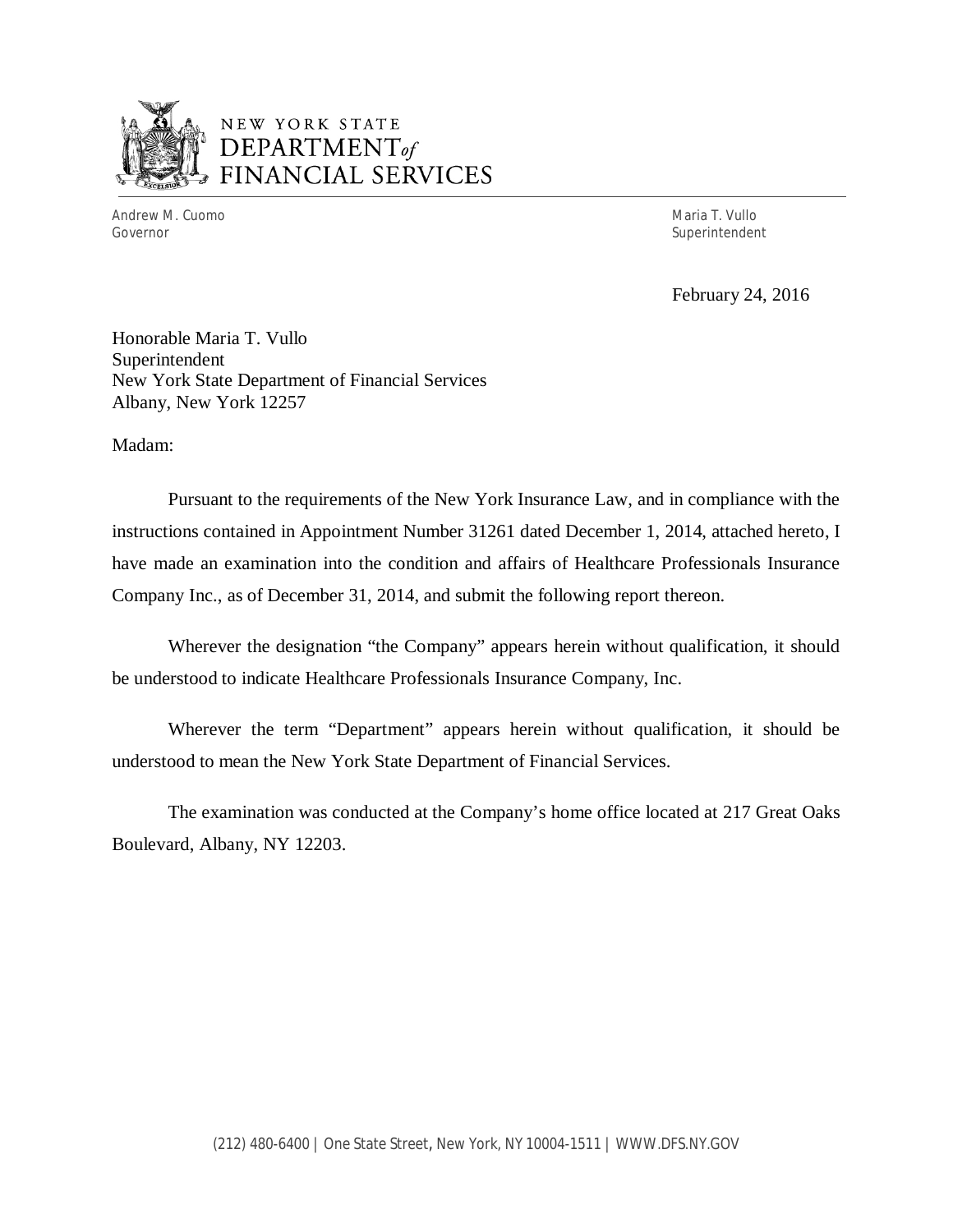## 1. SCOPE OF EXAMINATION

<span id="page-3-0"></span>The Department has performed an individual examination of the Company*,* a single-state insurer. The previous examination was conducted as of December 31, 2009. This examination covered the five year period from January 1, 2010 through December 31, 2014. Transactions occurring subsequent to this period were reviewed where deemed appropriate by the examiner.

This examination was conducted in accordance with the National Association of Insurance Commissioners ("NAIC") Financial Condition Examiners Handbook ("Handbook"), which requires that we plan and perform the examination to evaluate the financial condition and identify prospective risks of the Company by obtaining information about the Company including corporate governance, identifying and assessing inherent risks within the Company and evaluating system controls and procedures used to mitigate those risks. This examination also includes assessing the principles used and significant estimates made by management, as well as evaluating the overall financial statement presentation, management's compliance with Statutory Accounting Principles and annual statement instructions when applicable to domestic state regulations.

All financially significant accounts and activities of the Company were considered in accordance with the risk-focused examination process. The examiners relied upon audit work performed by the Company's independent public accountants where deemed appropriate by the examiner.

This examination report includes a summary of significant findings for the following items as called for in the Handbook:

> Significant subsequent events Company history Corporate records Management and control Fidelity bonds and other insurance Pensions, stock ownership and insurance plans Territory and plan of operation Growth of Company Loss experience Reinsurance Accounts and records Statutory deposits Financial statements Summary of recommendations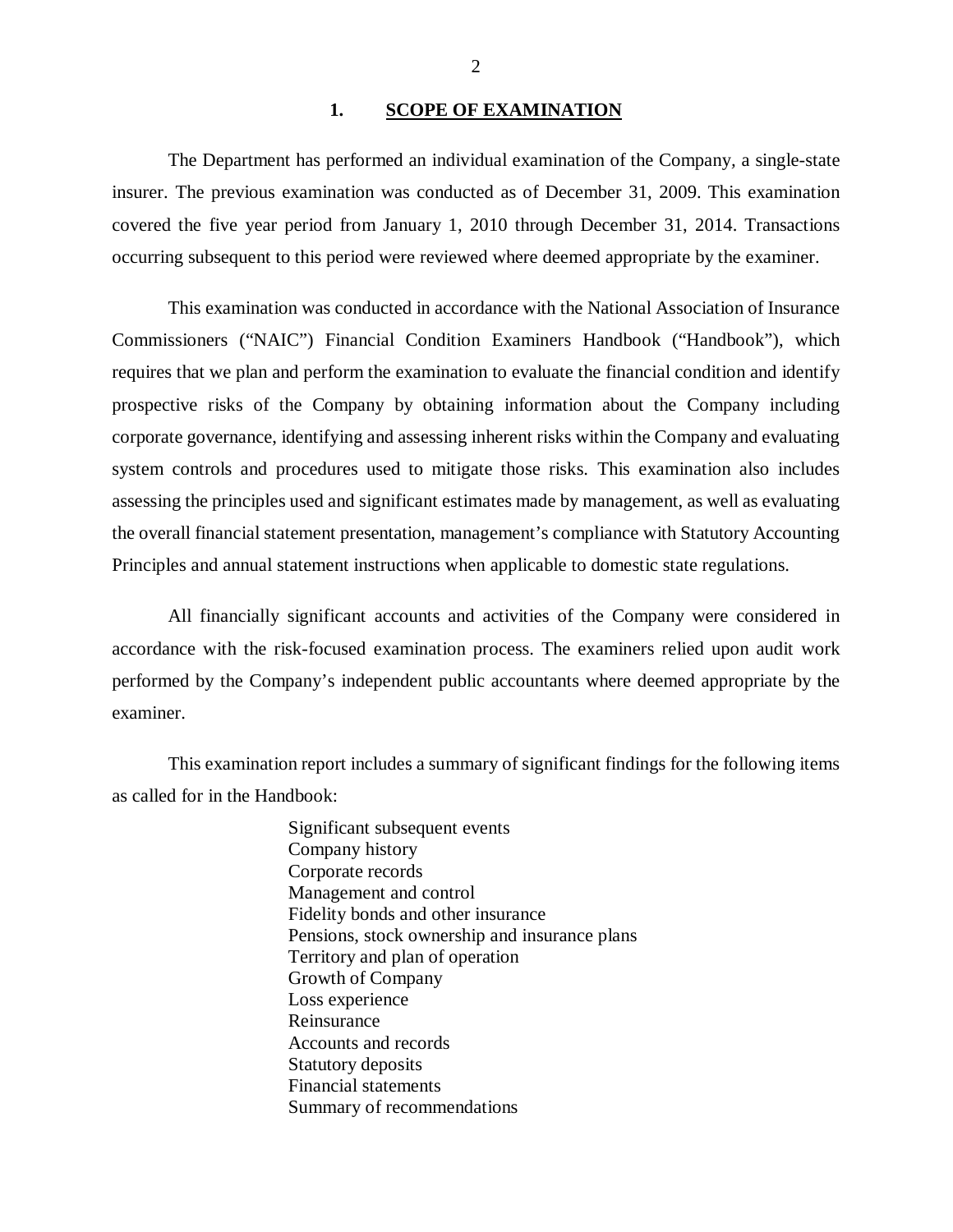<span id="page-4-0"></span>A review was also made to ascertain what action was taken by the Company with regard to comments and recommendations contained in the prior report on examination.

This report on examination is confined to financial statements and comments on those matters that involve departures from laws, regulations or rules, or that are deemed to require explanation or description.

## **2. DESCRIPTION OF COMPANY**

Healthcare Professionals Insurance Company, Inc. ("HPIC") was incorporated under the laws of the State of New York on June 7, 2005 and commenced business on January 10, 2006. HPIC was a wholly owned subsidiary of HANYS Member Hospitals Self-Insurance Trust (the "Trust"). The Trust was formed in response to the mandate of the Medical Malpractice Reform Act of 1985 and represented the interests of over eighty hospitals in New York State. HPIC was sold to HPIC Holdings, Inc. on March 1, 2013.

The Company was formed for the purpose of writing professional liability insurance for hospitals and physicians. For physicians and surgeons, the Company writes excess liability policies pursuant to Section 18 of Chapter 266 of the Laws of 1986, as from time to time amended and extended ("Section 18" policies or coverages). The Company can write hospital professional liability insurance policies for hospitals on either a primary or excess layer basis.

Capital paid in is \$10,000,000 consisting of 100 shares of \$100,000 par value per share common stock. Gross paid in and contributed surplus is \$10,000,010. Gross paid in and contributed surplus did not change during the examination period.

## A. Management

Pursuant to the Company's charter and by-laws, management of the Company is vested in a board of directors consisting of not less than seven nor more than ten members. The board meets at least four times during each calendar year. At December 31, 2014, the board of directors was comprised of the following ten members: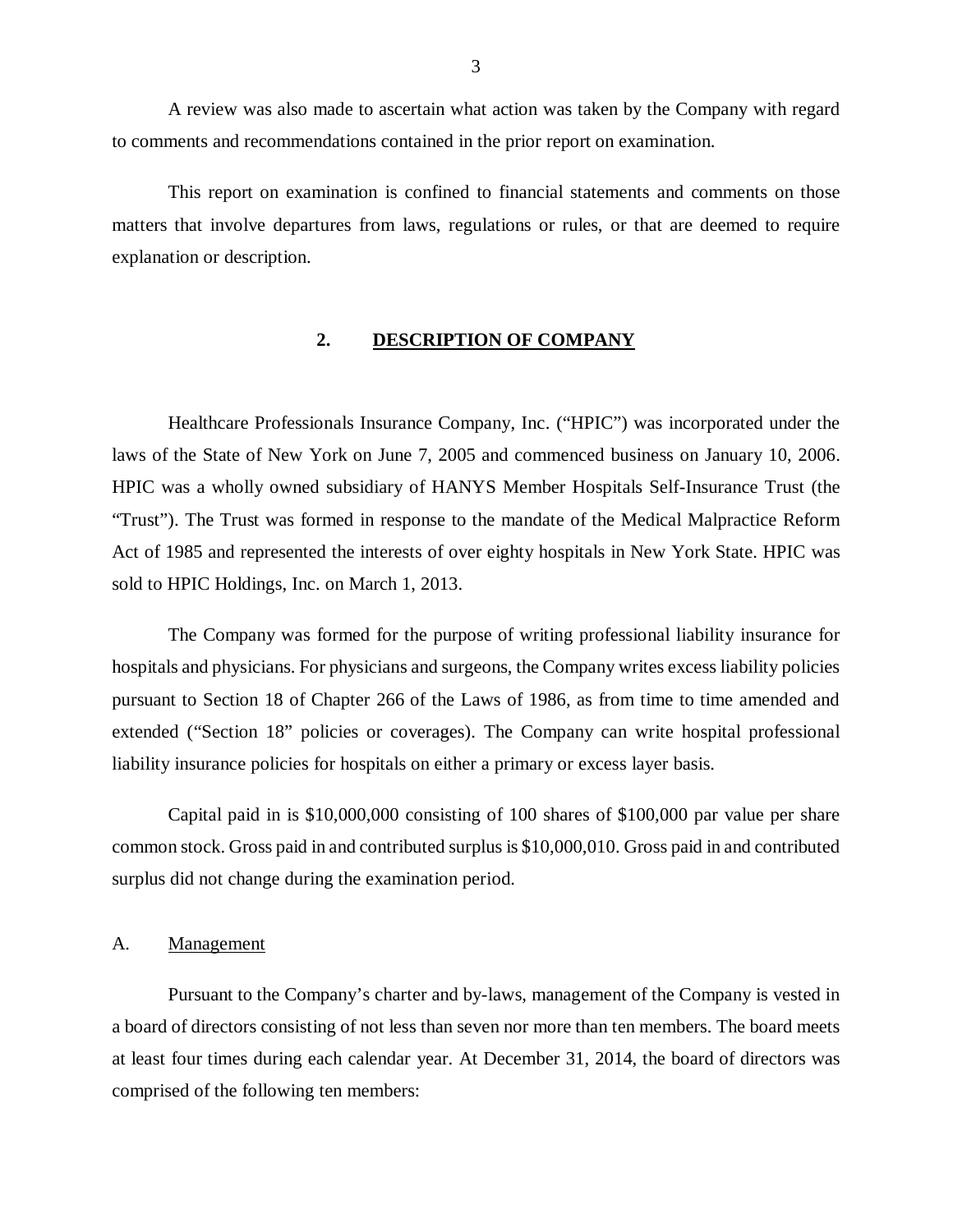| <b>Name and Residence</b>           | <b>Principal Business Affiliation</b>            |
|-------------------------------------|--------------------------------------------------|
|                                     |                                                  |
| <b>Samuel Francis Bosco</b>         | Chief of Emergency Medicine                      |
| Wynantskill, NY                     | <b>St. Peter's Health Partners</b>               |
| <b>Joseph Patrick Corcoran</b>      | <b>Consultant to the President</b>               |
| Washington Township, NJ             | New York Eye and Ear Infirmary                   |
| Dennis James Loughridge             | Secretary                                        |
| Guilderland, NY                     | Healthcare Professionals Insurance Company, Inc. |
|                                     |                                                  |
| Arthur Gordon McAleer, Jr.          | President                                        |
| Rockport, ME                        | McAleer & Associates                             |
| Mark Daryl Morris                   | President & Chief Executive Officer              |
| Slingerlands, NY                    | Healthcare Professionals Insurance Company, Inc. |
| <b>Edward Gerard Murphy, MD</b>     | <b>Operating Partner</b>                         |
| Fairfield, CT                       | <b>Radius Ventures</b>                           |
|                                     |                                                  |
| Cleo Mae Ostrander                  | Vice President, Finance                          |
| Saratoga Springs, NY                | Healthcare Professionals Insurance Company, Inc. |
| Mark Carl Schoell                   | <b>Chief Executive Officer</b>                   |
| Orchard Park, NY                    | <b>United Memorial Medical Center</b>            |
|                                     |                                                  |
| Daniel Peter Walsh<br>Fairfield, CT | <b>Healthcare Management Consultant</b>          |
|                                     |                                                  |
| Howard Jay Williams, MD             | Chairman & Chief Executive Officer               |
| Manlius, NY                         | Associated Medical Professionals of NY, PLLC     |

A review of the minutes of the board of directors' meetings held during the examination period indicated that the meetings were generally well attended and each board member had an acceptable record of attendance.

Upon review of the Charter and By-laws, it was noted that Article II Section 1 (a) states "The business and property of the Company shall be conducted and managed by a Board of Directors consisting of not less than seven nor more than nine directors." After a review of the board meeting minutes and the Jurat Page of the 2014 annual statement filed with the Department, it was noted that there were ten active members of the board.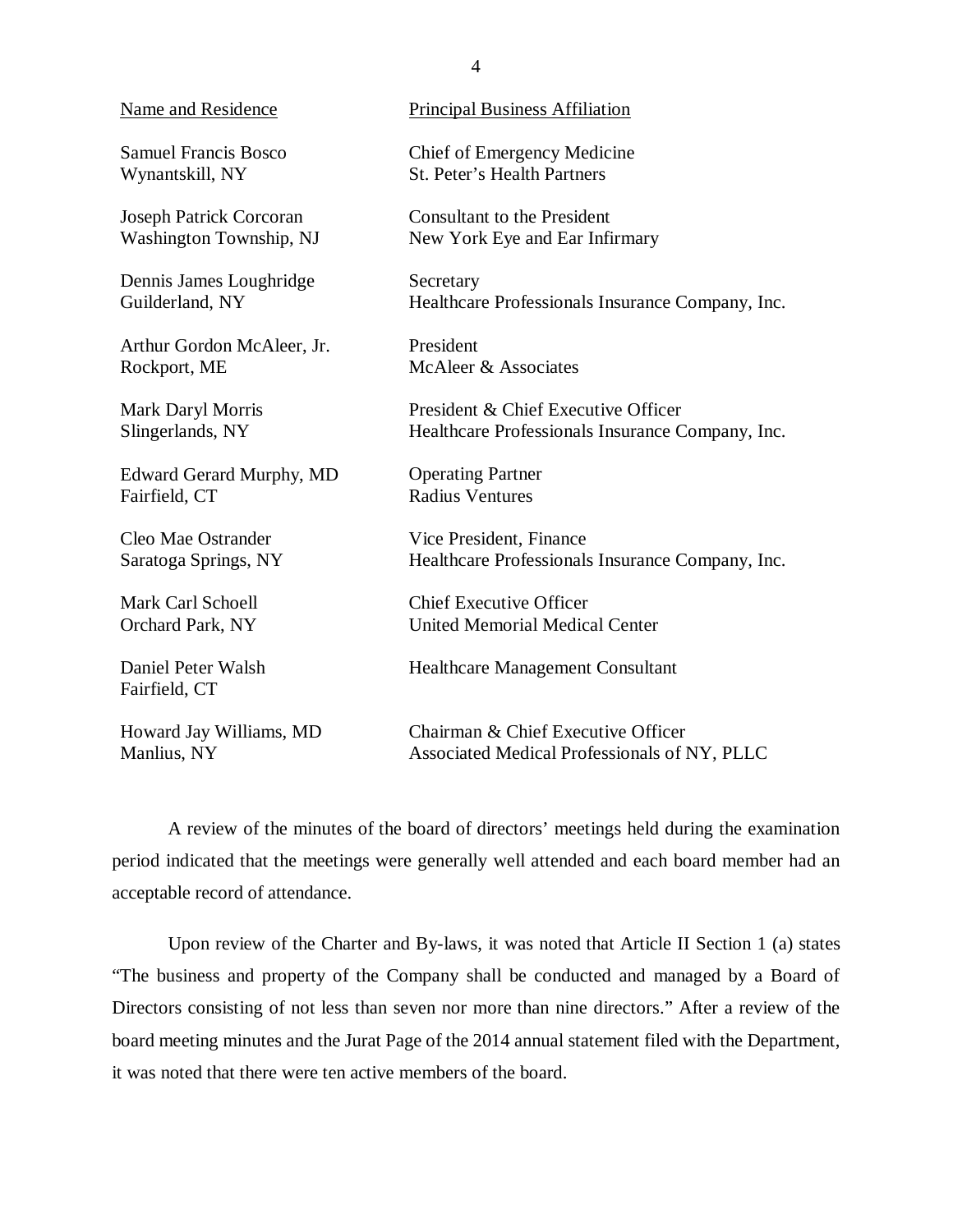<span id="page-6-0"></span>Subsequent to the examination date, the Company amended its by-laws to change the number of directors to not less than seven nor more than ten. Nevertheless, it is recommended that the Company fully comply with the provisions of its charter and by-laws at all times. It is noted that a similar recommendation was included in the prior examination report.

As of December 31, 2014, the principal officers of the Company were as follows:

| Name                     | Title                               |
|--------------------------|-------------------------------------|
| Edward Gerard Murphy, MD | <b>Executive Chairman</b>           |
| Joseph Patrick Corcoran  | Vice Chairman                       |
| <b>Mark Daryl Morris</b> | President & Chief Executive Officer |
| Dennis James Loughridge  | Secretary                           |
| Mark Carl Schoell        | Treasurer                           |

## B. Territory and Plan of Operation

As of December 31, 2014, the Company was licensed to write business in New York only.

As of the examination date, the Company was authorized to transact the kinds of insurance as defined in the following numbered paragraphs of Section 1113(a) of the New York Insurance Law:

| <b>Paragraph</b> | Line of Business                               |
|------------------|------------------------------------------------|
| 4                | Fire                                           |
| 5                | Miscellaneous property                         |
| 6                | Water damage                                   |
| 7                | Burglary and theft                             |
| 8                | Glass                                          |
| 9                | Boiler and machinery                           |
| 10               | Elevator                                       |
| 11               | Animal                                         |
| 12               | Collision                                      |
| 13               | Personal injury liability                      |
| 14               | Property damage liability                      |
| 15               | Workers' compensation and employers' liability |
| 16               | Fidelity and surety                            |
| 19               | Motor vehicle and aircraft physical damage     |
| 20               | Marine and inland marine                       |
| 21               | Marine protection and indemnity                |

Based on the lines of business for which the Company is licensed and the Company's current capital structure, and pursuant to the requirements of Articles 13 and 41 of the New York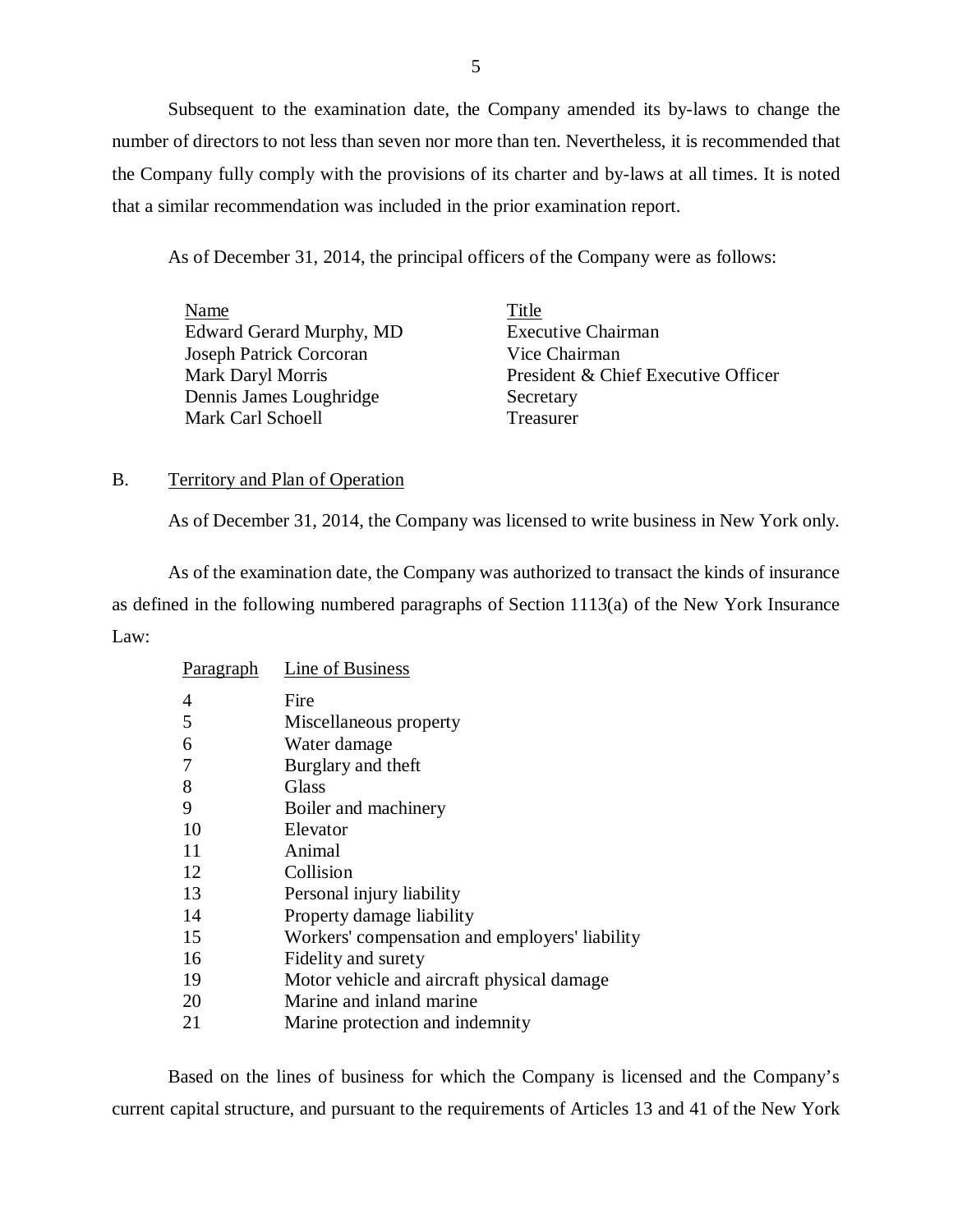Insurance Law, the Company is required to maintain a minimum surplus to policyholders in the amount of \$3,800,000.

The following schedule shows the direct premiums written by the Company for the period under examination:

|               | <b>Direct Premiums</b> |
|---------------|------------------------|
| Calendar Year | Written                |
|               |                        |
| 2010          | \$31,844,031           |
| 2011          | \$27,315,188           |
| 2012          | \$22,663,335           |
| 2013          | \$25,733,090           |
| 2014          | \$23,645,011           |

The Company writes medical professional liability for physicians and hospitals on a direct basis. Since 2006, the direct hospital business was written through the Free Trade Zone.

Subsequent to the examination date, the Company submitted a rate filing for hospital and direct pay physicians excess business. The direct pay excess coverage is for physicians and dentists who do not qualify for the NYS Section 18 program. The filing is currently under review by the Department.

C. Reinsurance

### Assumed Reinsurance

Assumed reinsurance accounted for approximately 32% of the Company's gross premiums written at December 31, 2014. As of the examination date, the Company assumes 50% of upstate hospital primary and excess liability coverage pursuant to a reinsurance treaty with an authorized cedant, Medical Liability Mutual Insurance Company ("MLMIC").

Under a separate reinsurance treaty, the Company assumed 50% of physician excess business written by MLMIC for the 2006-2007 and 2007-2008 policy years. The treaty was not renewed effective July 1, 2008.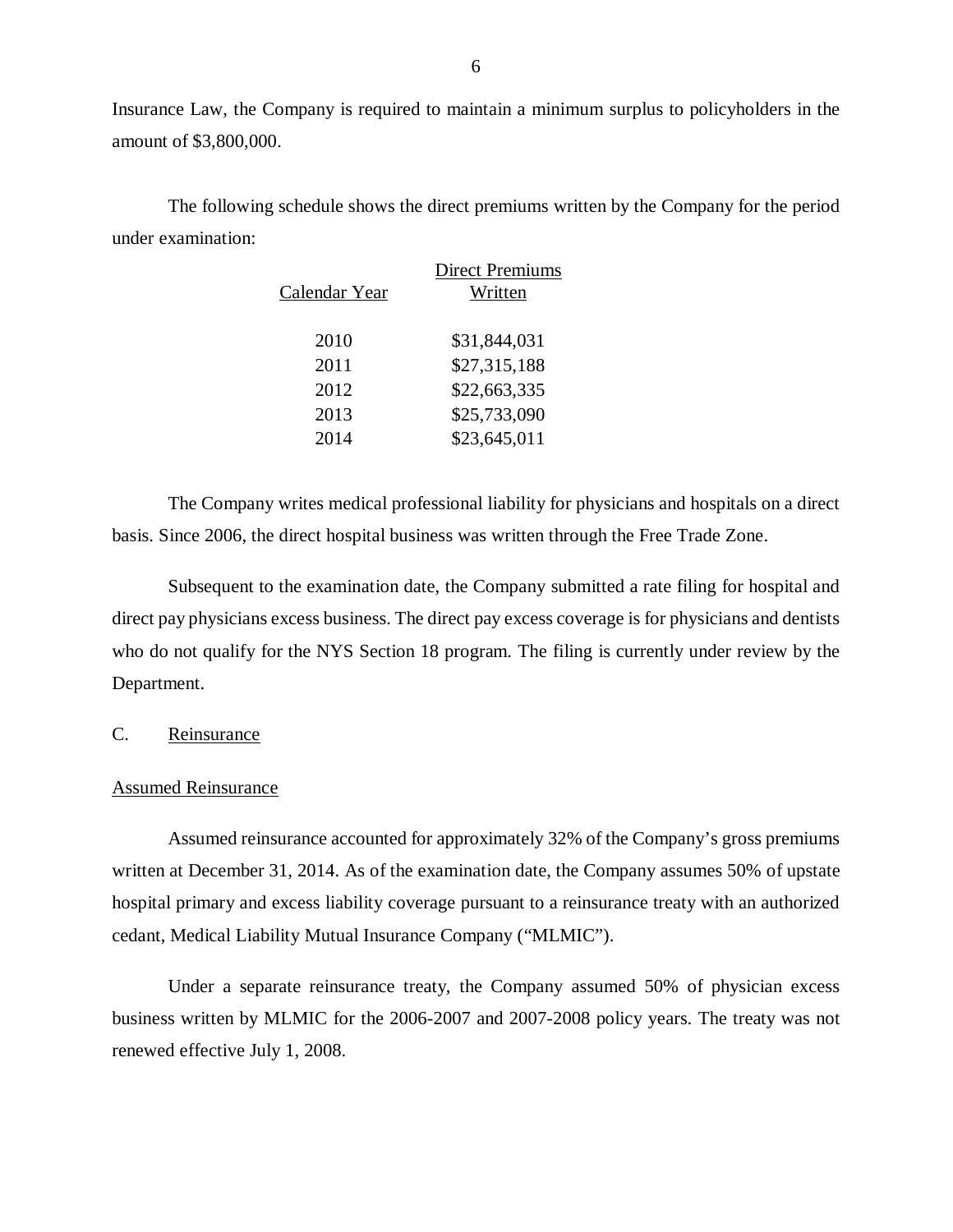<span id="page-8-0"></span>The Company entered into a reinsurance treaty to assume 100% of all business written by its former parent, the Trust, during 2005 and 2006. Effective July 1, 2007, the treaty was rescinded and replaced with a novation agreement, whereas, HPIC assumed directly all of the liabilities under the physician excess policies for July 1, 2005 through June 30, 2006 and July 1, 2006 through June 30, 2007.

## Ceded Reinsurance

As of the examination date, the Company was not actively ceding premiums.

The Company reported reinsurance recoverables of approximately \$9.5 million related to the following two excess reinsurance agreements: 1. the professional liability excess cessions reinsurance treaty with Transatlantic Reinsurance Company and 2. the 50% cession of physician excess business with MLMIC for the 2006-2007 and 2007-2008 policy years. Both of the aforementioned reinsurance agreements are in run-off.

The examination review of Schedule F data reported by the Company in its filed annual statement was found to accurately reflect its reinsurance transactions. Additionally, management has represented that all material ceded reinsurance agreements transfer both underwriting and timing risk as set forth in the NAIC Accounting Practices and Procedures Manual, Statements of Statutory Accounting Principles ("SSAP") No. 62R. Representations were supported by appropriate risk transfer documentation and by an attestation from the Chief Executive Officer, pursuant to the NAIC Annual Statement Instructions.

## D. Holding Company System

The Company is a wholly-owned subsidiary of HPIC Holdings, Inc. ("HHI"), a Delaware corporation.

A review of the Holding Company Registration Statements filed with this Department indicated that such filings were complete and were filed in a timely manner except for the 2014 statement. Pursuant to Part 80-1.4 of New York Regulation 52, all controlled insurers are required to file an annual holding company registration statement (Form HC1) within 120 days following the end of its ultimate holding company's fiscal year.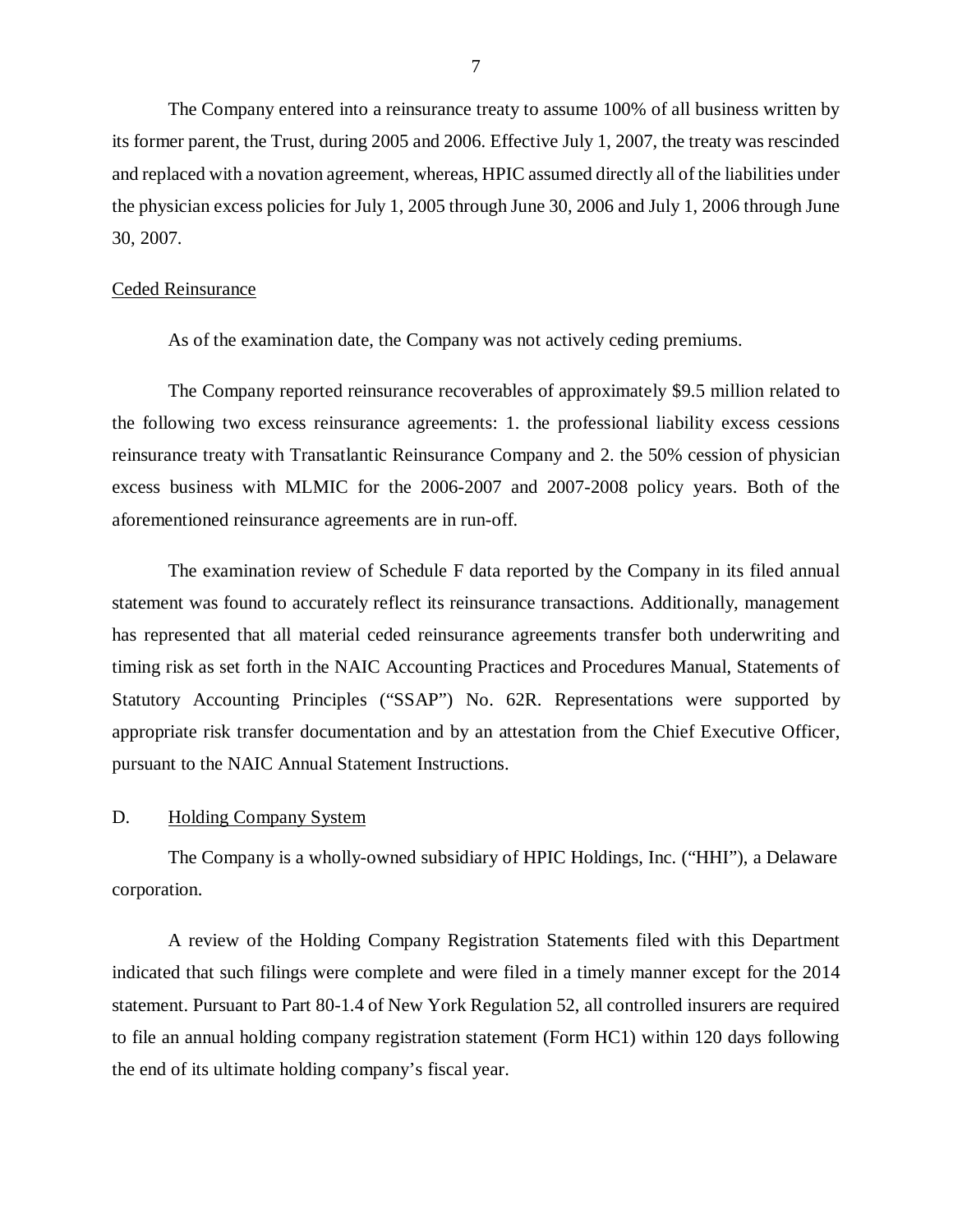<span id="page-9-0"></span>The Company filed Form HC1 for 2014 more than 120 days following the end of its ultimate holding company's fiscal year. It is recommended that the Company file its annual holding company registration statements in a timely manner pursuant to the provisions of Part 80- 1.4 of Department Regulation 52.

The following is a chart of the holding company system at December 31, 2014:



At December 31, 2014, the Company was party to the following agreements with other members of its holding company system:

## Tax Sharing Agreement

Effective October 1, 2014, a tax sharing agreement was entered into by HPIC with HHI. The agreement sets forth the terms relating to the allocation of federal income tax liabilities for taxable years in which they file consolidated federal income tax returns. The agreement was filed with this Department pursuant to Section 1505 of the New York Insurance Law.

## E. Significant Operating Ratios

The following ratios have been computed as of December 31, 2014, based upon the results of this examination: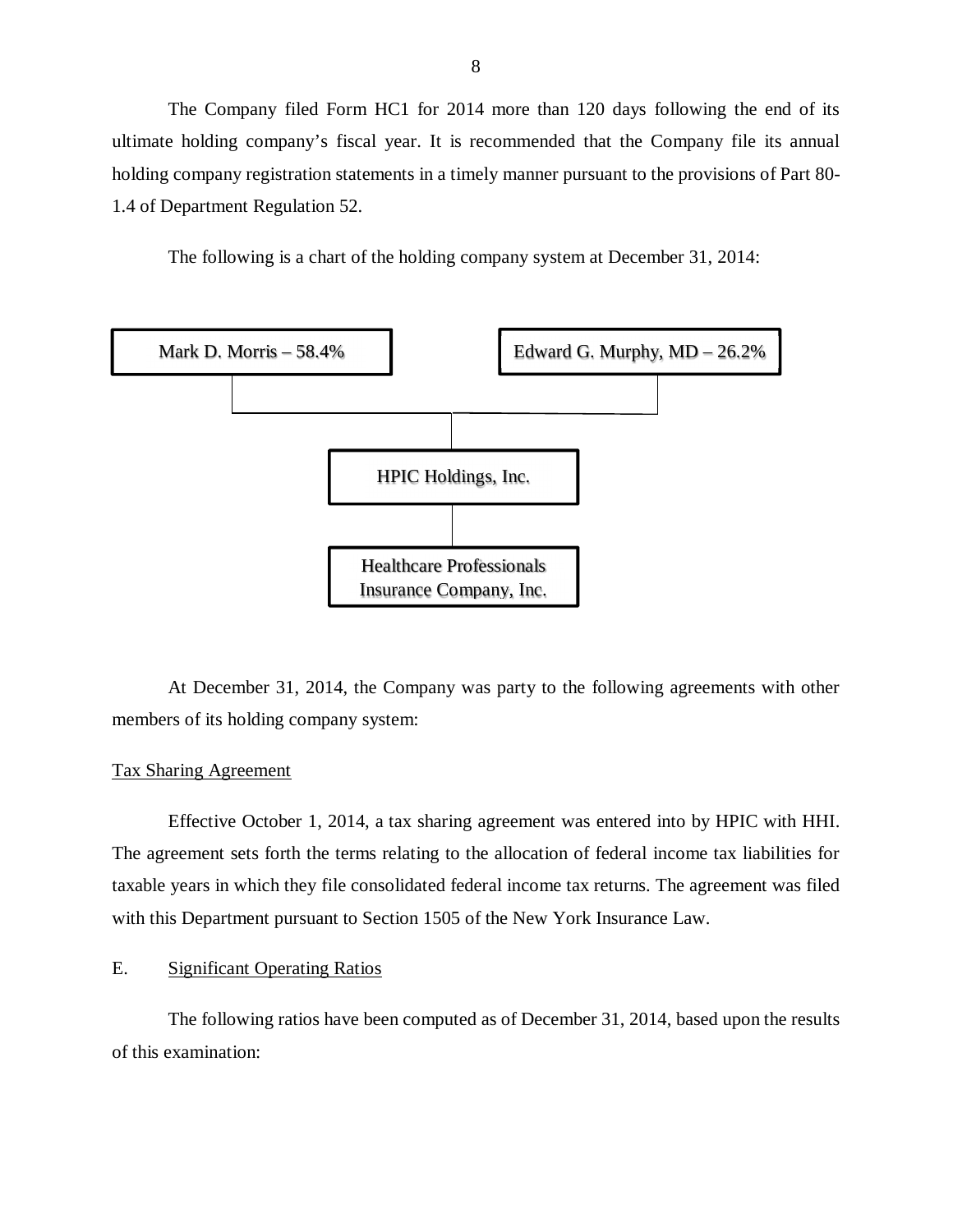| Net premiums written to surplus as regards policyholders                                   | 65% |
|--------------------------------------------------------------------------------------------|-----|
| Liabilities to liquid assets (cash and invested assets less investments in affiliates) 85% |     |
| Premiums in course of collection to surplus as regards policyholders                       | 4%  |

All of the above ratios fall within the benchmark ranges set forth in the Insurance Regulatory Information System of the National Association of Insurance Commissioners.

The underwriting ratios presented below are on an earned/incurred basis and encompass the five-year period covered by this examination:

|                                              | Amounts       | Ratios    |
|----------------------------------------------|---------------|-----------|
| Losses and loss adjustment expenses incurred | \$171,502,588 | 86.7%     |
| Other underwriting expenses incurred         | 28,892,457    | 14.6%     |
| Net underwriting loss                        | (2,564,167)   | $(1.3)\%$ |
| Premiums earned                              | \$197,830,878 | 100.00%   |

## F. Risk Management and Internal Controls

- i. During this examination, it was noted that the Company lacks a formal succession plan. Accordingly, it is recommended that the Company develop a formal succession plan in order to address the sudden departure of key executive staff that could be detrimental to the Company.
- ii. A risk focused assessment and review of the Company's information technology ("IT") general controls was performed in accordance with NAIC requirements as outlined in the Financial Condition Examiner's Handbook.

Based on the review, the Company does not have formal IT policies sufficient for IT governance, IT procurement, security, monitoring of service providers, business continuity and disaster recovery, data retention, physical controls and monitoring of IT. The absence of such policies indicates that the Company's controls in the captioned areas appear to be inadequate.

It is recommended that the Company strengthen its controls in these areas by establishing formal IT policies.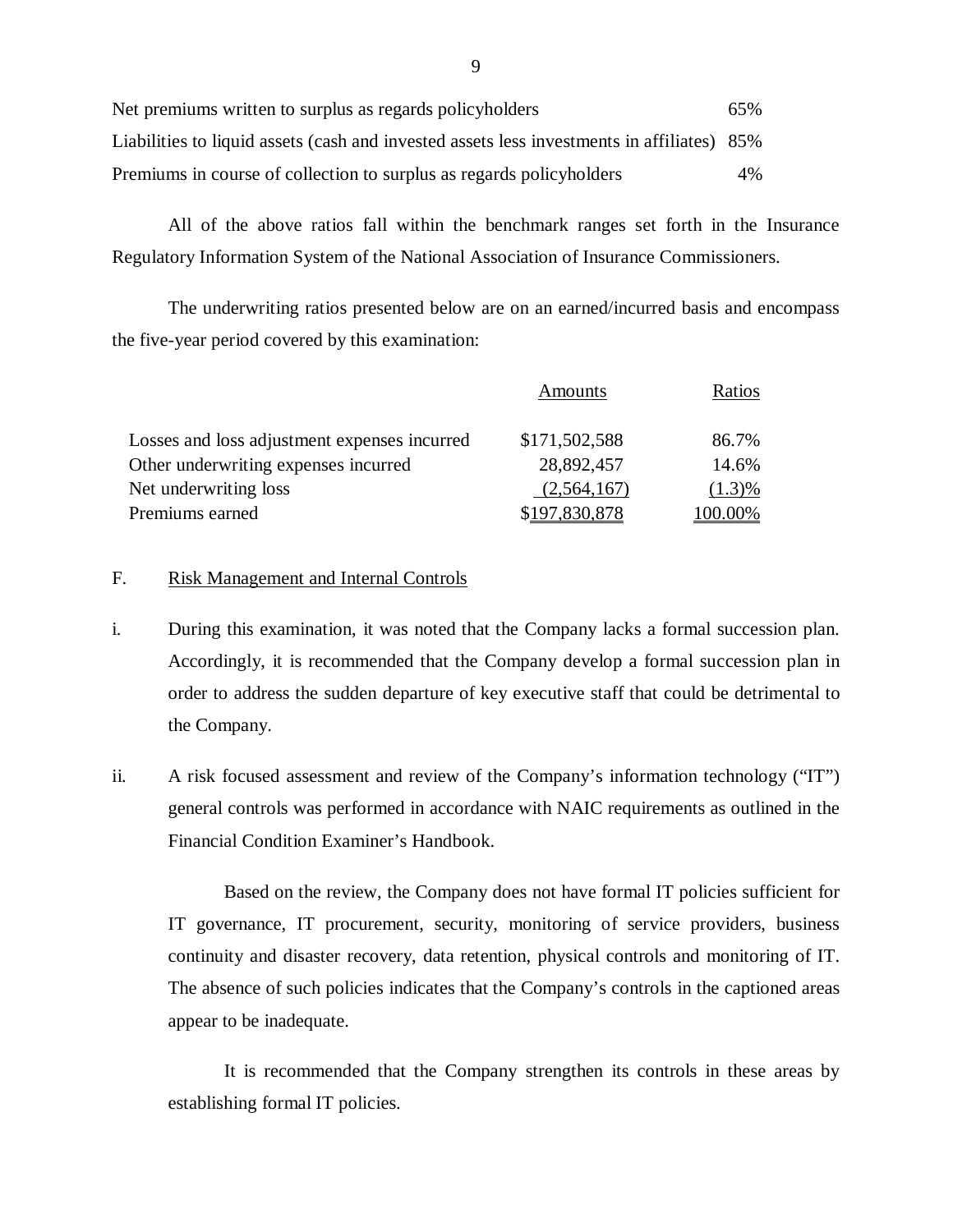# **3. FINANCIAL STATEMENTS**

# A. Balance Sheet

The following shows the assets, liabilities and surplus as regards policyholders as of December 31, 2014 as reported by the Company:

| <b>Assets</b>                             | <b>Assets</b> | <b>Assets Not</b><br>Admitted | Net Admitted<br><b>Assets</b> |
|-------------------------------------------|---------------|-------------------------------|-------------------------------|
| <b>Bonds</b>                              | \$212,568,055 | \$<br>$\mathbf{0}$            | \$212,568,055                 |
| Cash, cash equivalents and                |               |                               |                               |
| short-term investments                    | 27,116,572    |                               | 27,116,572                    |
| <b>MMIP</b> Asset                         | 6,920,361     |                               | 6,920,361                     |
| Investment income due and accrued         | 1,397,232     |                               | 1,397,232                     |
| Uncollected premiums and agents'          |               |                               |                               |
| balances in the course of collection      | 2,399,581     |                               | 2,399,581                     |
| Deferred premiums, agents' balances and   |               |                               |                               |
| installments booked but deferred and      |               |                               |                               |
| not yet due                               | 19,085,093    |                               | 19,085,093                    |
| Net deferred tax asset                    | 3,467,044     | 1,573,791                     | 1,893,253                     |
| Electronic data processing equipment and  |               |                               |                               |
| software                                  | 8,945         |                               | 8,945                         |
| Furniture and equipment, including health |               |                               |                               |
| care delivery assets                      | 32,319        |                               | 32,319                        |
| <b>MMIP Accrued Interest</b>              | 39,730        | $\theta$                      | 39,730                        |
| Prepaid Expenses                          | 104,208       | 104,208                       | $\theta$                      |
| Deferred Comp                             | 5,710,975     | $\theta$                      | 5,710,975                     |
|                                           |               |                               |                               |
| Total assets                              | \$278,850,115 | \$1,677,999                   | \$277,172,116                 |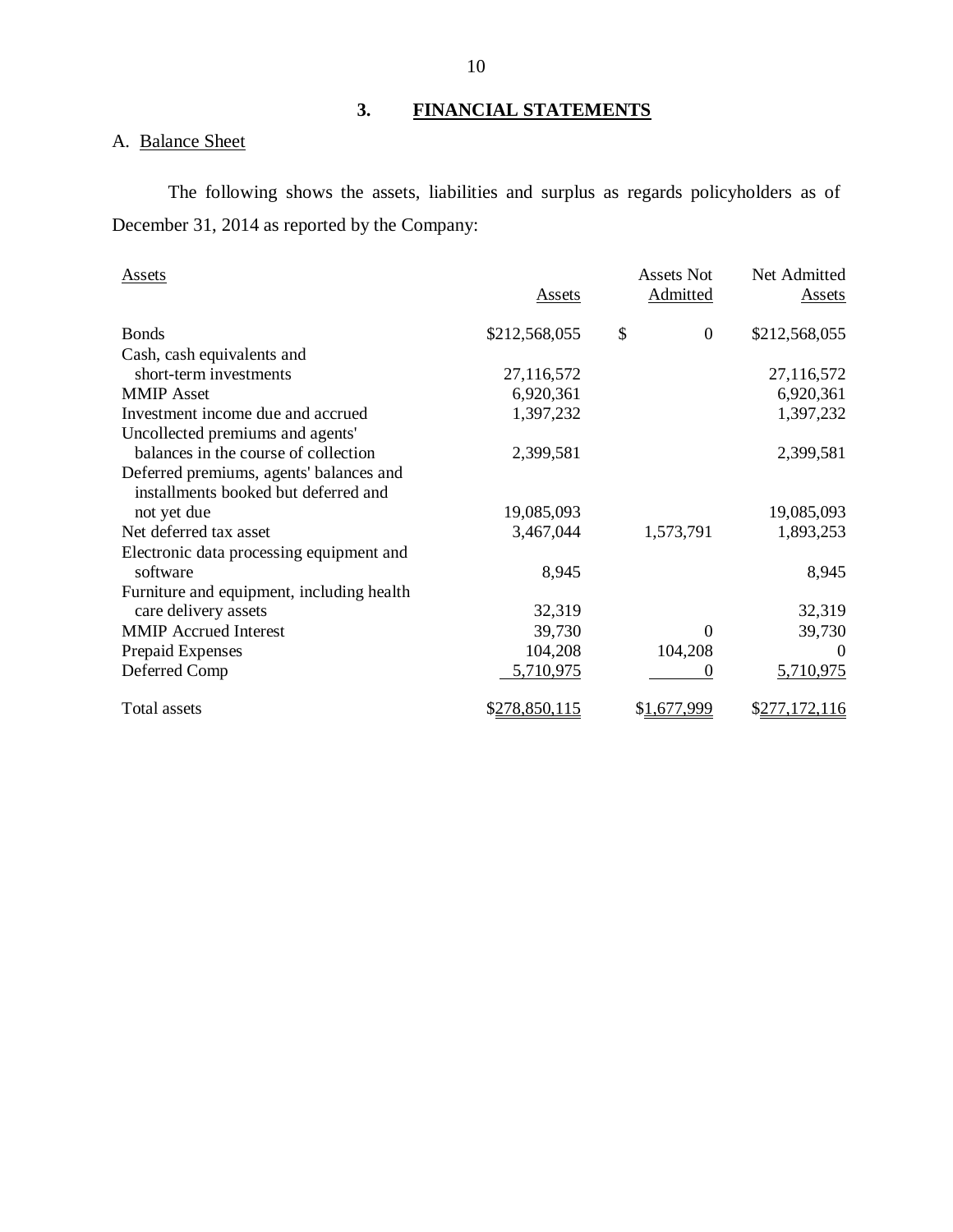# Liabilities, surplus and other funds

| <u><b>Montres, sei pres eine scher reines</b></u> | Examination   | <b>Company</b> | <b>Surplus</b><br>Increase<br>(Decrease) |
|---------------------------------------------------|---------------|----------------|------------------------------------------|
| Losses and Loss Adjustment Expenses               | \$205,249,000 | \$194,713,029  | \$(10,535,971)                           |
| Other expenses (excluding taxes, licenses and     |               |                |                                          |
| fees)                                             | 230,248       | 230,248        |                                          |
| Current federal and foreign income taxes          | 4,937,167     | 4,937,167      |                                          |
| Unearned premiums                                 | 16,360,477    | 16,360,477     |                                          |
| Deferred Comp Liability                           | 4,159,095     | 4,159,095      |                                          |
| Miscellaneous Payable                             | 2,962,106     | 2,962,106      |                                          |
| <b>MMIP PDR Reserve</b>                           | 174,337       | 174,337        | $\Omega$                                 |
| <b>Total liabilities</b>                          | 234,072,430   | 223,536,459    | (10, 535, 971)                           |
| <b>Surplus and Other Funds</b>                    |               |                |                                          |
| Common capital stock                              | 10,000,000    | \$10,000,000   |                                          |
| Gross paid in and contributed surplus             | 10,000,010    | 10,000,010     |                                          |
| Unassigned funds (surplus)                        | 23,099,676    | 33,635,647     | 10,535,971                               |
| Surplus as regards policyholders                  | 43,099,686    | 53,635,657     | 10,535,971                               |
| Totals                                            | \$277,172,116 | \$277,172,116  |                                          |

Note: The Company is unaware of any potential exposure to any tax assessments and no liability has been established herein relative to such contingency.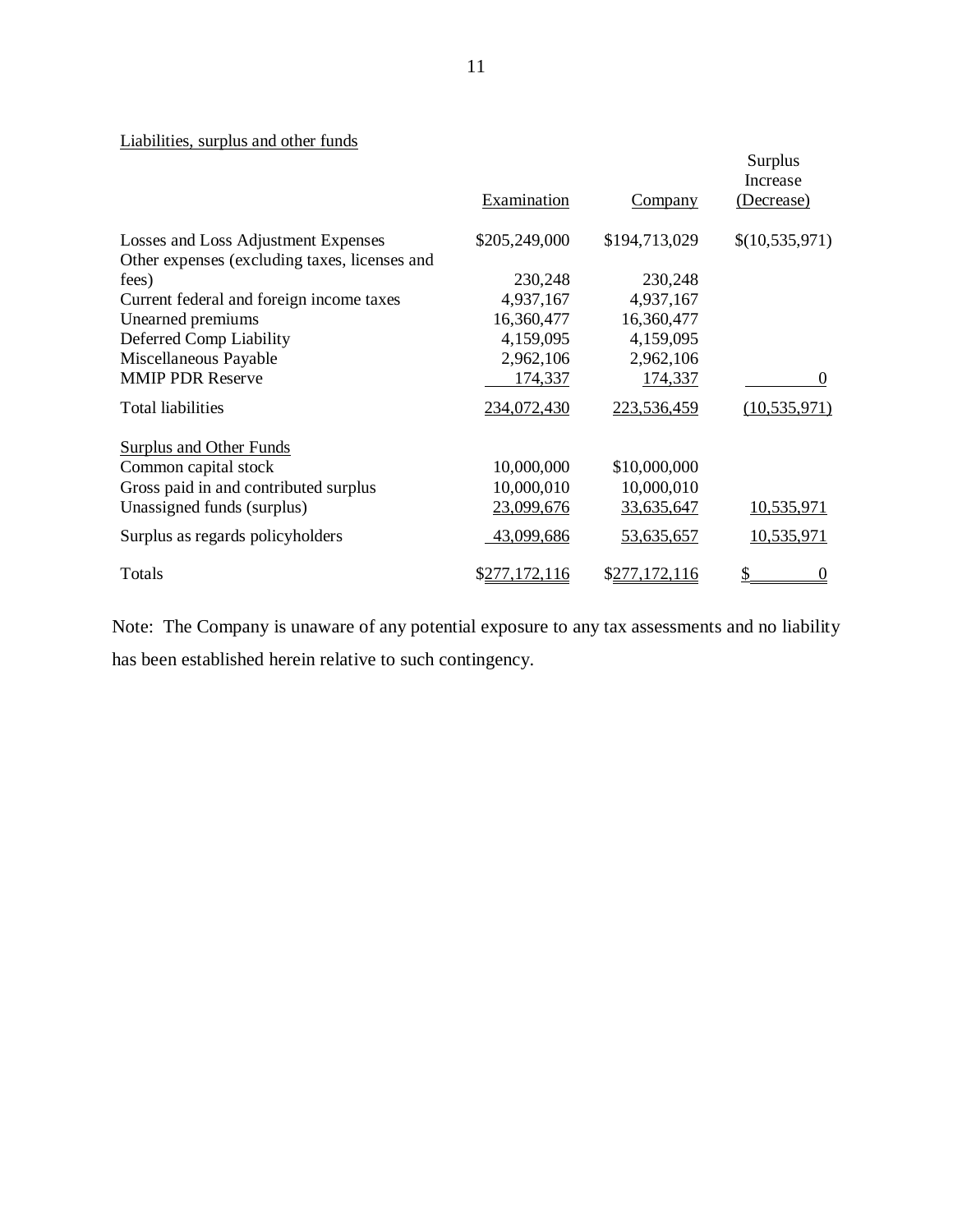# B. Statement of Income

The net income for the examination period was \$17,997,459 as detailed below:

| <b>Underwriting Income</b>                          |               |                      |
|-----------------------------------------------------|---------------|----------------------|
| Premiums earned                                     |               | \$197,830,878        |
| Deductions:                                         |               |                      |
| Losses and loss adjustment expenses incurred        | \$171,502,588 |                      |
| Other underwriting expenses incurred                | 29,018,409    |                      |
| Aggregate write-ins for underwriting deductions     | (125, 952)    |                      |
| Total underwriting deductions                       |               | 200,395,045          |
| Net underwriting gain or (loss)                     |               | \$(2,564,167)        |
| <b>Investment Income</b>                            |               |                      |
| Net investment income earned                        | 23,964,458    |                      |
| Net realized capital gain                           | 5,948,438     |                      |
| Net investment gain or (loss)                       |               | 29,912,896           |
| Other Income                                        |               |                      |
| Net gain or (loss) from agents' or premium balances |               |                      |
| charged off                                         | (2,097)       |                      |
| Aggregate write-ins for miscellaneous income        | 5,818,334     |                      |
| Total other income                                  |               | 5,816,237            |
| Net income before federal and foreign income taxes  |               | 33,164,966           |
| Federal and foreign income taxes incurred           |               | 15,167,507           |
| Net Income                                          |               | \$ <u>17,997,459</u> |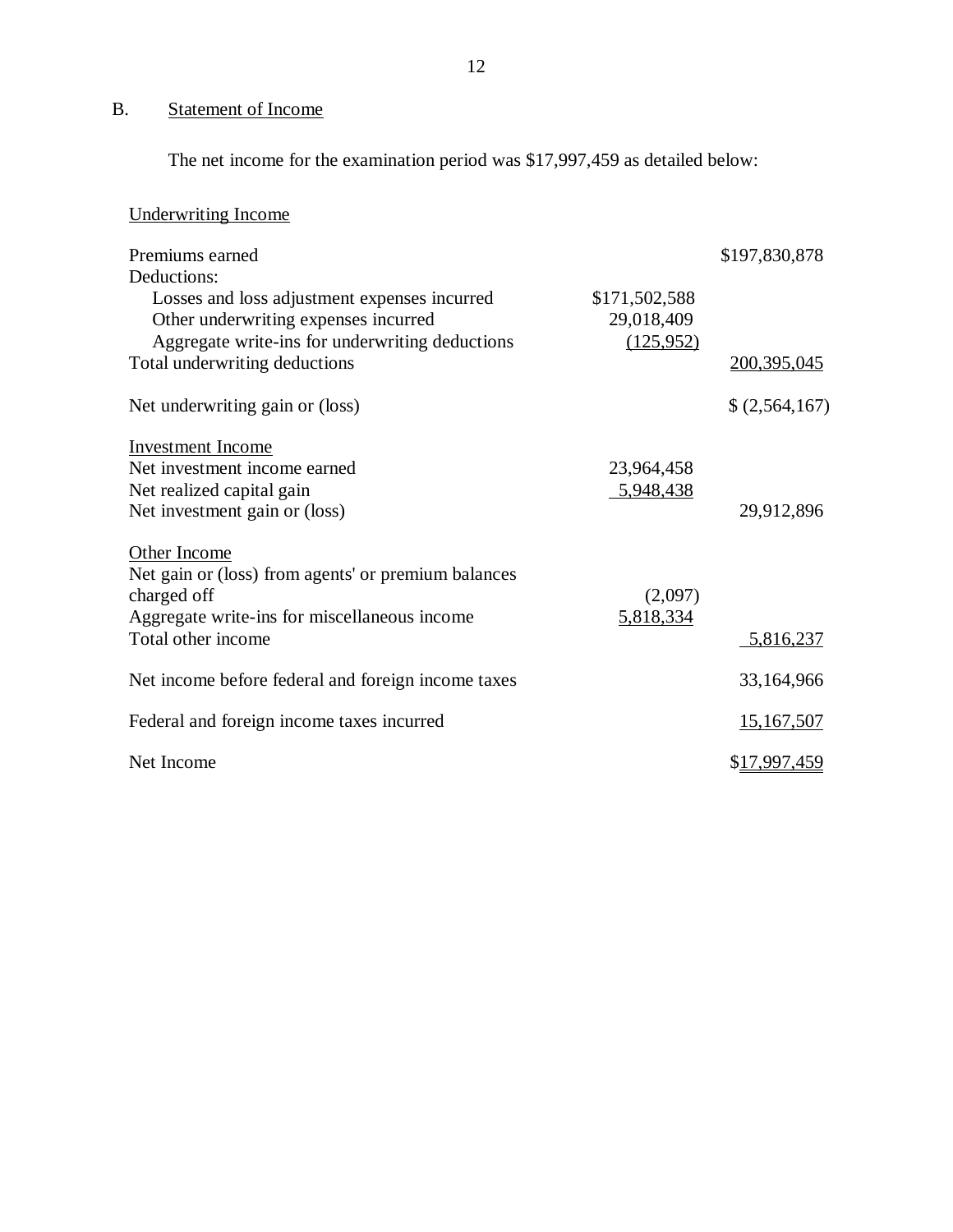## C. Capital and surplus account

Surplus as regards policyholders increased \$14,595,110 during the five-year examination period January 1, 2010 through December 31, 2014, detailed as follows:

| Surplus as regards policyholders per report on<br>examination as of December 31, 2009                                                                               | Gains in<br><b>Surplus</b>     | Losses in<br>Surplus                  | \$28,504,576 |
|---------------------------------------------------------------------------------------------------------------------------------------------------------------------|--------------------------------|---------------------------------------|--------------|
| Net income                                                                                                                                                          | \$17,997,459                   |                                       |              |
| Change in net unrealized foreign exchange capital<br>gain (loss)<br>Change in nonadmitted assets<br>Change in provision for reinsurance<br>Change in treasury stock | 1,587,392<br>$\mathbf{\Omega}$ | \$<br>9,178<br>1,380,580<br>3,600,000 |              |
| Net increase (decrease) in surplus                                                                                                                                  | \$19,584,868                   | \$4,989,758                           | 14,595,110   |
| Surplus as regards policyholders per report on<br>examination as of December 31, 2014                                                                               |                                |                                       |              |

## **4. LOSSES AND LOSS ADJUSTMENT EXPENSES**

The examination liability for the captioned items of \$205,249,000 is \$10,535,971 more than the \$194,713,029 reported by the Company in its December 31, 2014, filed annual statement. The examination analysis of the loss and loss adjustment expense reserves was conducted in accordance with generally accepted actuarial principles and statutory accounting principles, including the NAIC Accounting Practices & Procedures Manual, Statement of Statutory Accounting Principle No. 55 ("SSAP No. 55").

The examination change is due to the following:

While HPIC's carried reserves are within the Department's range of reasonable reserve estimates on both gross and net basis, and on both nominal and discounted basis, they are closer to the low end of the Department's reasonable range when the reserves are reviewed on a discounted basis. The major differences are in the Physicians Excess Occurrence segment where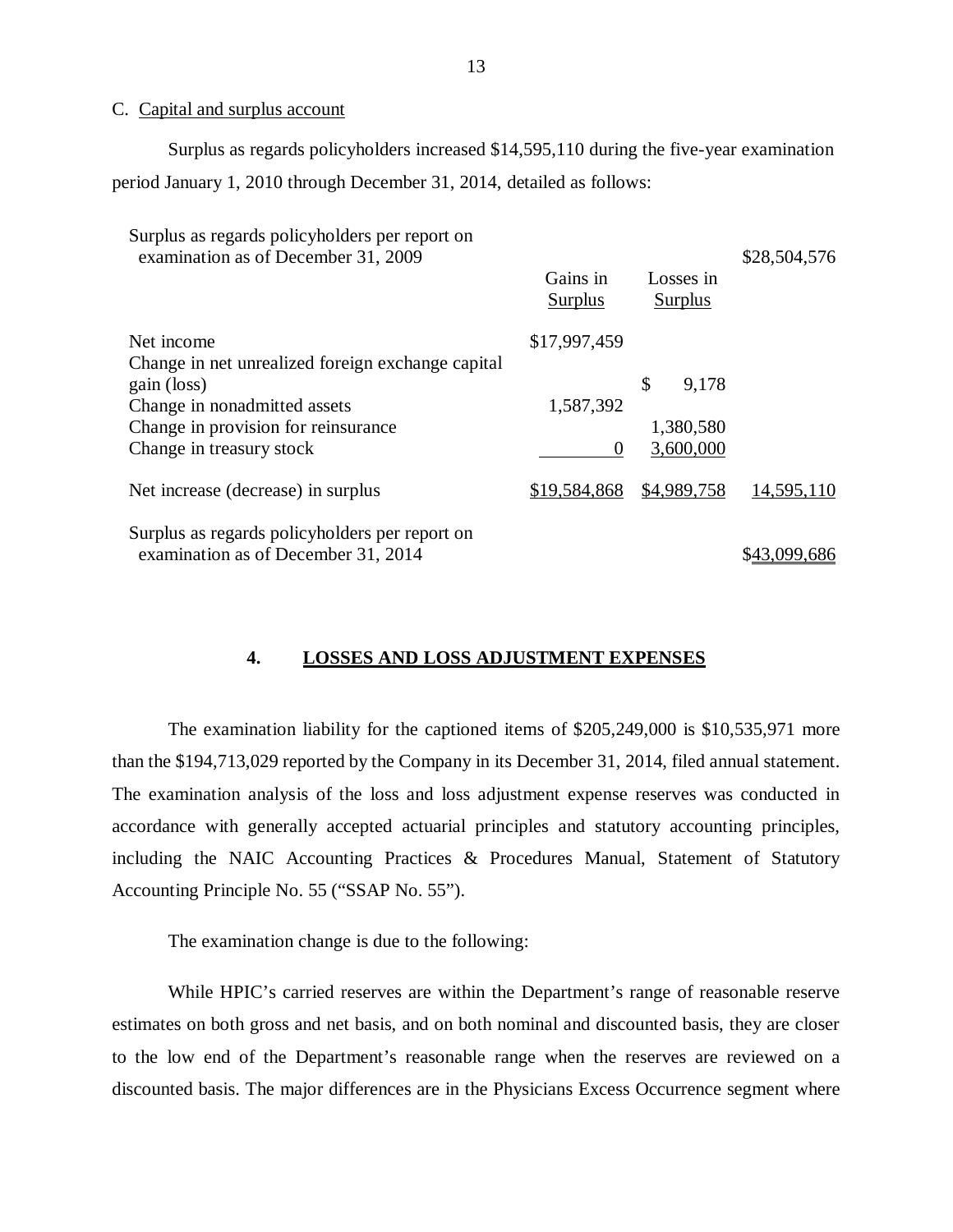the Department's central estimate is substantially higher than HPIC's net discounted carried reserves. This is in large part due to the discounting methodology utilized by the Company that is not consistent with generally accepted actuarial practice.

Accordingly, it is recommended that the Company address the reserving inadequacy and increase its carried reserves to an appropriate level, pursuant to the provisions of Section 1303 of the New York Insurance Law and Paragraph 10 of SSAP No. 55.

## **5. COMPLIANCE WITH PRIOR REPORT ON EXAMINATION**

The prior report on examination contained four recommendations as follows (page numbers refer to the prior report):

## ITEM PAGE NO.

- A It was recommended that the Company comply fully with the provisions of its charter and by-laws at all times. 6 The Company has not complied with this recommendation. A similar comment is made in this report.
- B It was recommended that the Company file with the Department its annual holding company registration statement ("NAIC FORM B") pursuant to the provisions of Department Circular Letter No. 10 (2010). 10

The Company has not complied with this recommendation. A similar comment is made in this report.

It was recommended that, in the future, the Company prepare a written agreement before entering into any service arrangements with its parent in Compliance with Section 1608 (c ) of the NYIL. 11

The Company has complied with this recommendation.

C It was recommended that the Company classify its expenses in accordance with the Annual Statement Instructions and Department Regulation 30. 13

The Company has complied with this recommendation.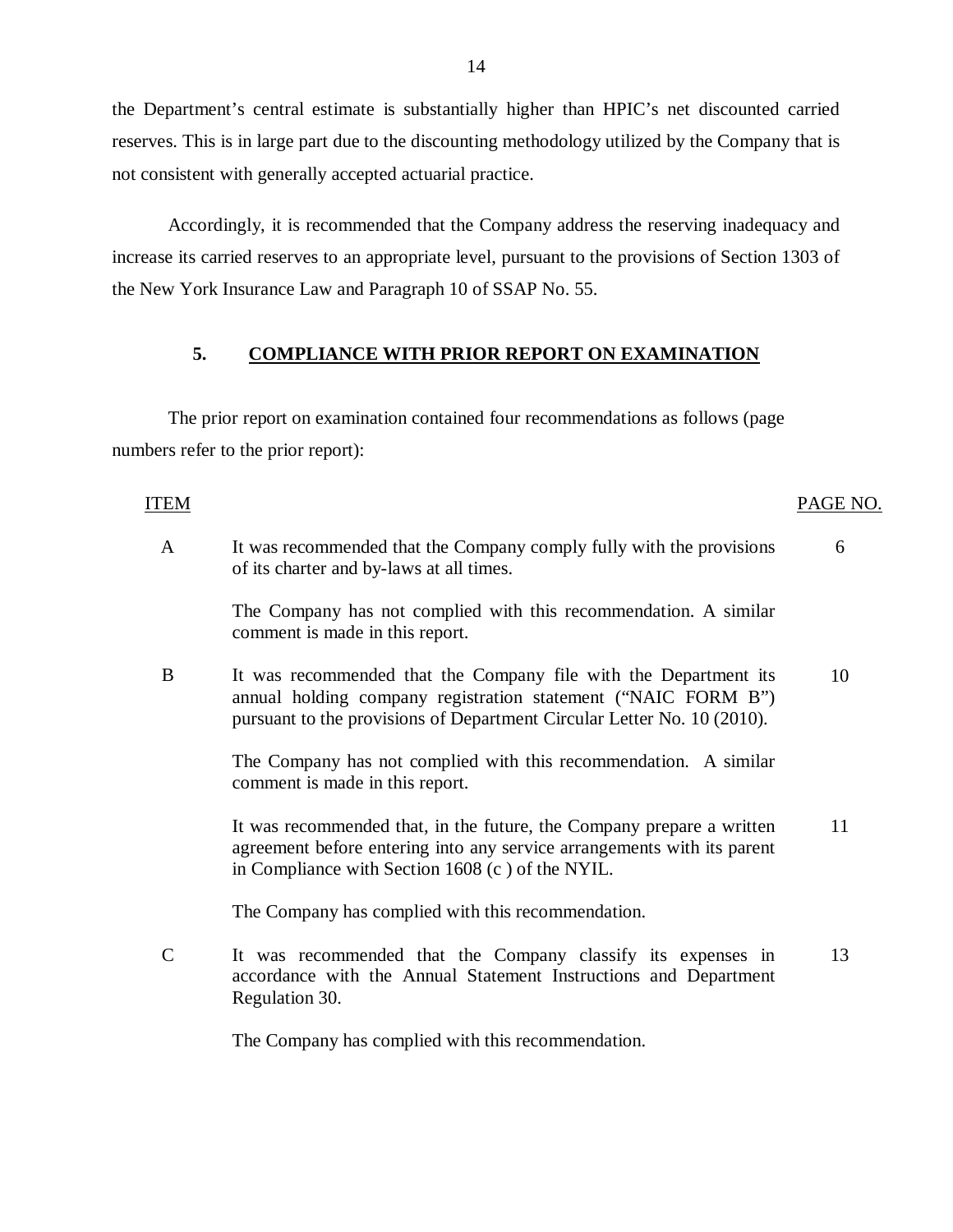## **6. SUMMARY OF COMMENTS AND RECOMMENDATIONS**

# A. Management 5 It is recommended that the Company fully comply with the provisions of its charter and by-laws at all times.

## B. Holding Company System

- i. It is recommended that the Company file its annual holding company 8 registration statement ("NAIC Form B") with the Department in a timely manner pursuant to the provisions of Part 80-1.4 of Department Regulation 52.
- C. Risk Management and Internal Controls
- i. It is recommended that the Company develop a formal succession plan in 9 order to address the sudden departure of key executive staff that would be detrimental to the Company.
- ii. It is recommended that the Company strengthen its controls in the IT 9 governance, security, operations and alignment with business needs areas by establishing formal IT policies in these areas.

## D. Losses and loss adjustment expenses

It is recommended that the Company address the reserving inadequacy 14 and increase its carried loss and loss adjustment expense reserves to an appropriate level, pursuant to the provisions of Section 1303 of the New York Insurance Law and Paragraph 10 of SSAP No. 55.

## <span id="page-16-0"></span>ITEM PAGE NO.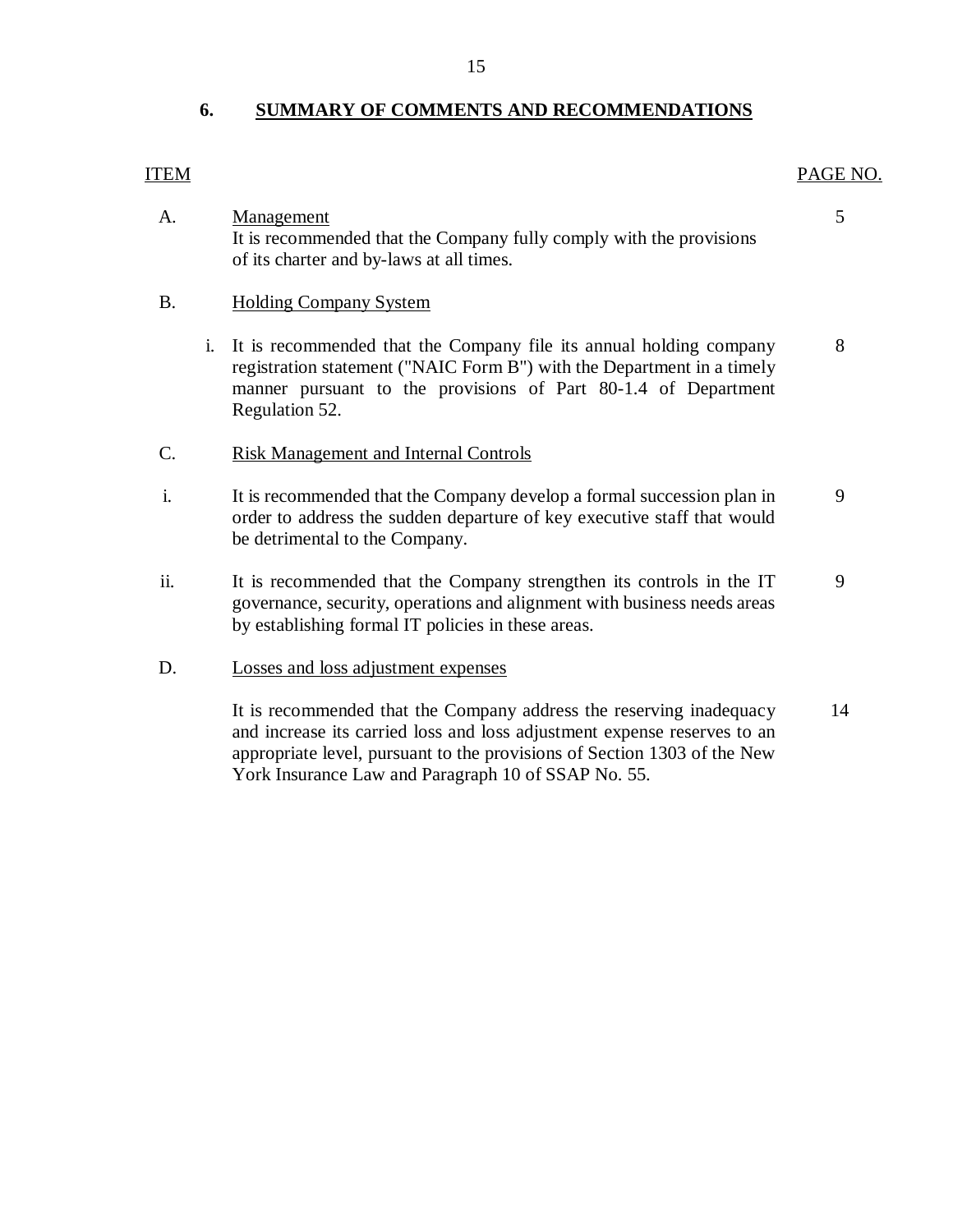Respectfully submitted,

## SUSAN WEIJOLA, CPCU SENIOR INSURANCE EXAMINER

STATE OF NEW YORK ) )ss: COUNTY OF ALBANY )

Susan Weijola, being duly sworn, deposes and says that the foregoing report, subscribed by her is true to the best of her knowledge and belief.

SUSAN WEIJOLA, CPCU

Subscribed and sworn to before me

this day of , 2016.